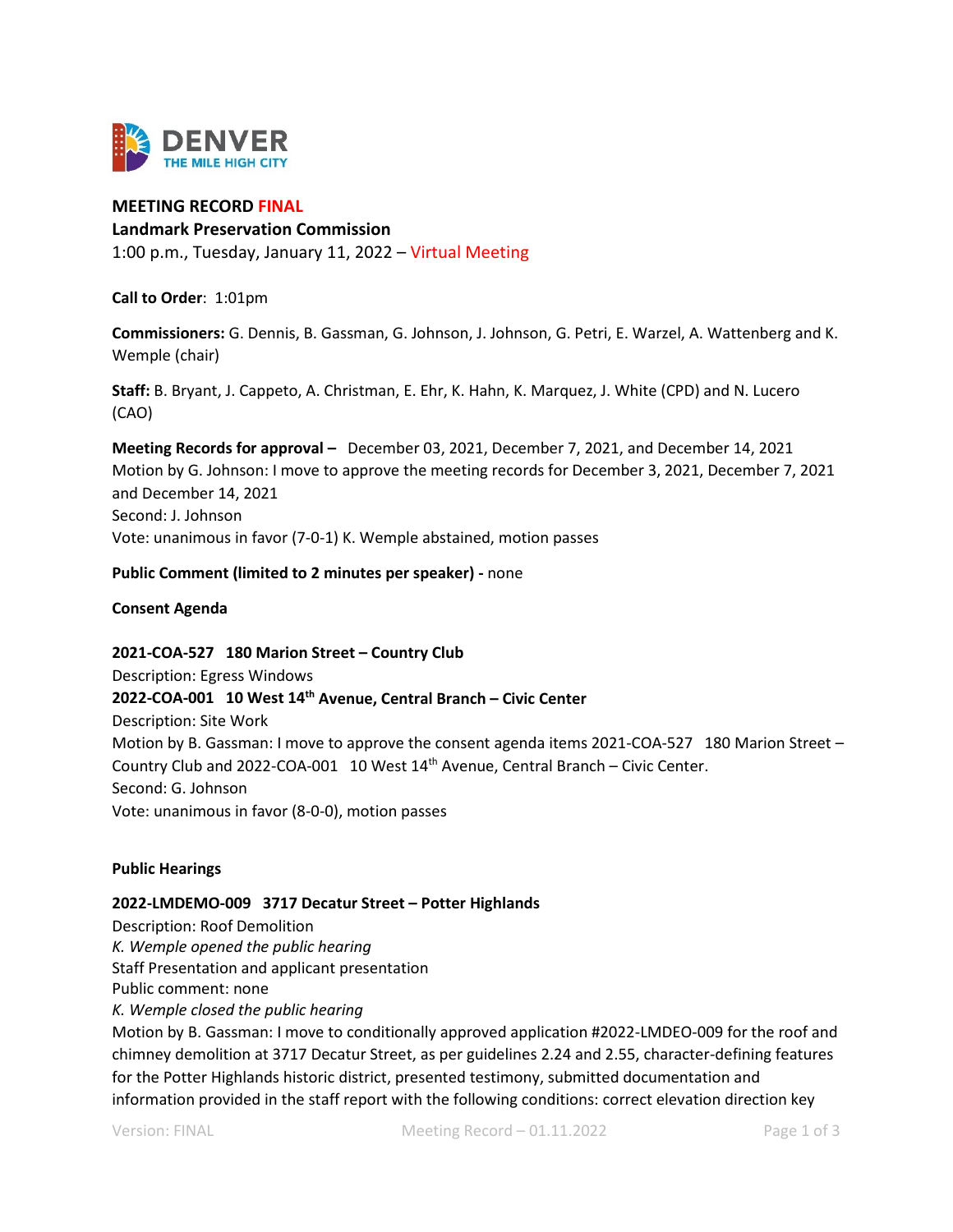notes on page A1.1 and approval of a replacement plan is required prior to demolition. Second: E. Warzel Vote: unanimous in favor (8-0-0), motion passes

# **Design Review Projects**

### **2021-COA-502 3717 Decatur Street – Potter Highlands**

Description: Dormer Addition & Carriage House Addition

Recommendation: Approval with Conditions

Motion by J. Johnson: I move to conditionally approve application #2021-COA-502 for the dormer addition and garage addition work at 3717 Decatur Street, as per guidelines 2.14, 2.18, 2.26, 3.1, 3.2, 3.6, 3.7-3.9, and 5.23, character-defining features for the Potter Highlands historic district, presented testimony, submitted documentation and information provided in the staff report with the following conditions: 1. Confirm dormer and garage siding material in plan; 2. Confirm dormer siding reveal in plan; 3. Inset brick infill at least 1 inch on the south elevation to preserve original window opening locations; 4. Confirm rear main door material in plan: and 5. Use a casement, double hung, or single hung window operation in the carriage house north elevation. Second: G. Johnson

Vote: unanimous in favor (8-0-0), motion passes

*K. Wemple recused herself from the project and was moved to Attendee (no video or microphone capabilities) J. Johnson served as chair*

# **2019-COA-495 1250 Welton Street – Emily Griffith Opportunity School**

Description: Revisions & Retroactive Approvals

Motion by G. Dennis: I move to conditionally approve application #2019-COA-495 for the application revision for basement security screen, a new gas fire pit, and retroactive approval for the installed windows at 1250 Welton Street, The Emily Griffith Opportunity School, as per Design Standards and Guidelines B and D for Emily Griffith Opportunity School, the Denver Landmark Structures and Districts guidelines 2.14, 2.19, 2.2, presented testimony, submitted documentation and information provided in the staff report with the following conditions: 1. Inset the basement security windows into the wall plane; 2. Correct page IV.27 showing the 1926 replacement windows with the simulated divided lights with spacer bar; 3. Correct page IV.28 showing the replica steel windows on the alley with simulated divided lights without the spacer bar. Second: B. Gassman

Amendment by J. Johnson: correct condition #1 from security windows to security screens Amendment accepted by motioner and seconder Amendment by E. Warzel: replace guideline 2.2 with guideline 2.20 in the motion Amendment accepted by motioner and seconder Vote: unanimous in favor (7-0-0), motion passes

*K. Wemple returned to meeting as Panelist with video and microphone capabilities, resumed as chair*

# **2022-COA-005 1622 Emerson Street – Swallow Hill**

Description: Infill, Phase 1: Mass, Form, & Context Motion by E. Warzel: I move to conditionally approve application #2022-COA-005 for the infill at 1622